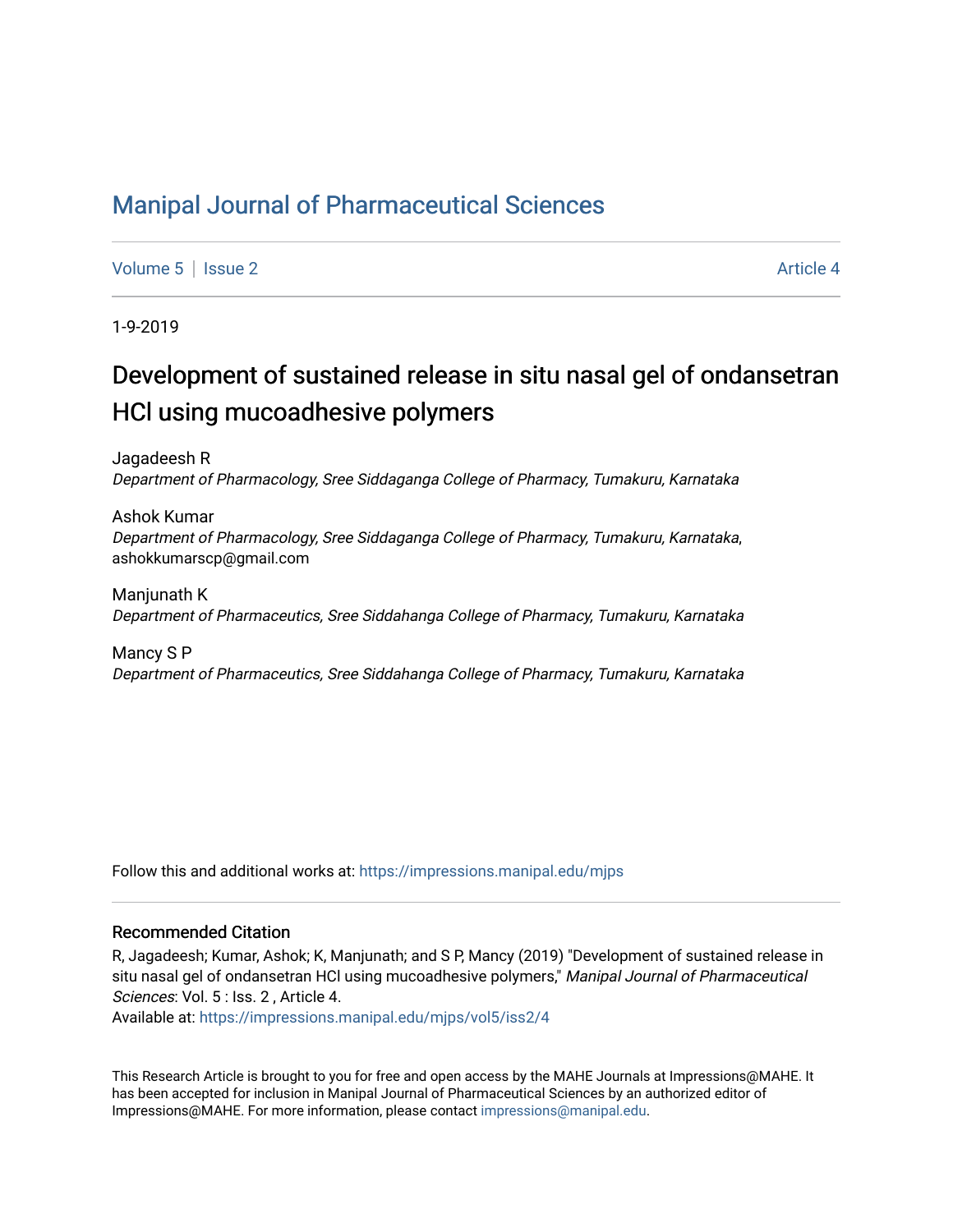# Research Article **development of sustainability of sustainability of sustainability of one of one only on the one of one of one of one of one of one of one or one of one or other conducts.**

# **Development of sustained release in situ nasal gel of ondansetran HCl using mucoadhesive polymers**

Jagadeesh R, P Ashok Kumar\*, K Manjunath, Mancy S P

Email: ashokkumarscp@gmail.com

## **Abstract**

*In situ* gel dosage forms are solutions after administration undergoes gelation to form a gel. The objective of the current study is to develop, characterize and evaluate nasal *in situ* gel containing anti-emetic drug of OND-HCl® by a temperature induced method. In this method, Lutrol F-127®, is used as a thermos-reversible polymer, PVP K30®, HPMC K4M® and PEG 6000® as mucoadhesive polymers. The tests for gel formation, pH, viscosity, *in vitro* drug diffusion, drug content, gelation temperature, gelation time and mucoadhesive force were conducted for the developed formulations. The percentage drug content and pH of all the formulations were found to be in the range of 95% - 99% and 4.9-5.2, respectively. Considering the *in vitro* drug diffusion studies formulation, F7 was optimized. It is an effective formulation exhibiting a sustained drug diffusion of 93.98% for eight hours with viscosity 30 and 20 cps. From the results it is concluded that OND-HCl® nasal *in situ* gel produces a prolonged drug delivery for the treatment of chemotherapy induced nausea and vomiting.

**Key words:** *In Vitro* Drug Diffusion, FTIR, Nasal *In Situ* **Gel**, Ondansetron HCl

#### **Introduction**

OND-HCl® is a serotonin sub type-3 (5-hydroxytryptamine-3) receptor antagonist. It is an extensively exploited drug for the treatment of several therapeutic purposes like antiemetic, it is especially used in the prevention of post-operative nausea and vomiting (PONV), chemotherapy induced nausea and vomiting, (CINV) or radiation induced nausea and vomiting.<sup>1</sup> Bioavailability of drug is 50-60%, a half-life of 4-6 hours, and undergoes metabolism in the liver via CYP3A4, CYP1A2, CYP2D6. Intranasal delivery seems to be an alternative route of administration during such conditions. However, the drug resides in the nasal cavity for a short duration, which affects the absorption and bioavailability of the drug. Hence, while designing the nasal dosage forms, anatomic and physiologic characteristics of nasal mucosa and

#### **Jagadeesh R, P Ashok Kumar, K Manjunath, Mancy S P** *Department of Pharmaceutics, Sree Siddaganga College of Pharmacy, B H Road, Tumkur, Karnataka*

Date of Submission: 03-June-2019, Date of Revision: 25-July-209 Date of Acceptance: 27-July-2019

rapid mucocilliary clearance (MCC) that limits the time offered for the absorption of the drug from the applied dosage form has to be considered.<sup>2,3</sup> So, to lengthen/increase the residence time available at the nasal absorption site and thereby assist the drug uptake, a promising approach is to decrease MCC rapidly, by using/with the help of mucoadhesive formulations. Ordinary gels are inconvenient to administer and an accurate measurement of the drug dose is also not possible.<sup>4</sup> A nasal mucoadhesive *in situ* gel is found to be very attractive because of its fluid-like state prior to the nasal administration, and can thus be easily administered as a drop permitting accurate drug dosing. Thermosensitive smart polymers were used to achieve *in situ* gelation, which, upon sensing the nasal temperature, transforms into gel after instillation.<sup>5</sup> Thermo-reversible polymer used in the formulation of thermosensitive *in situ* nasal gel must have gelation temperature around nasal physiological temperature range (29°C to 34°C). Lutrol F127 (LF127®) has a tremendous thermosensitive gelling property, excellent water solubility, low toxicity, good drug diffusion characteristics and good chemical compatibility.

**How to cite this article:** Jagadeesh R, Kumar AP, Manjunath K, Mancy SP. Development of sustained release in situ nasal gel of ondansetran HCl using mucoadhesive polymers. *MJPS* 2019; 5(2): 23-31.

1

*<sup>\*</sup>* Corresponding Author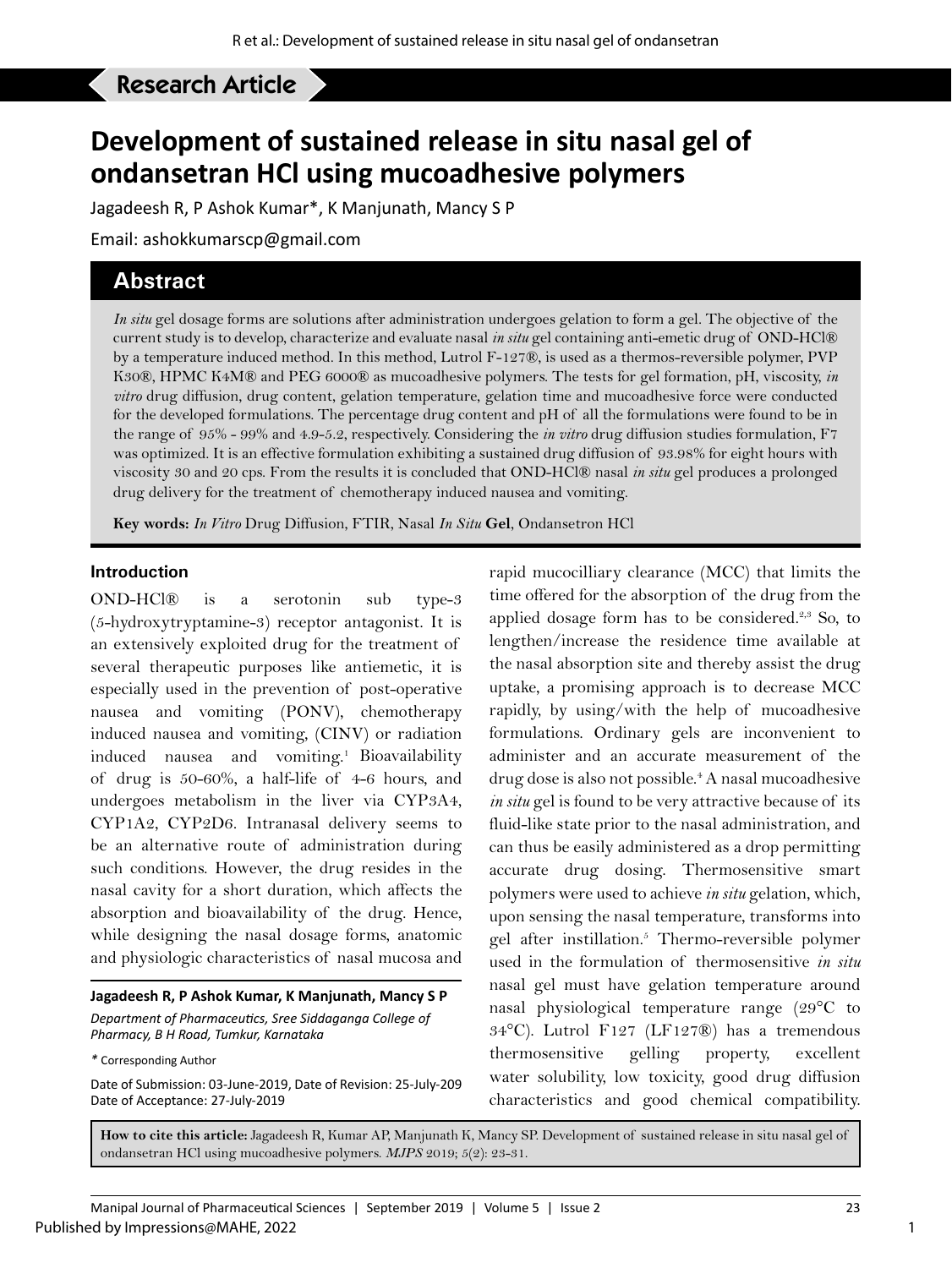Lutrol F127® is an ABA triblock copolymer comprising the hydrophobic polypropylene oxide and hydrophilic polyethylene oxide (PEO). LF127® exists as a viscous mobile liquid at a lower temperature but upon increasing the temperature a rigid semisolid gel network is formed, showing a temperature induced gelation.<sup>6</sup> Developing the OND-HCl® mucoadhesive thermo-reversible *in situ* nasal gel with enhanced nasal residence time and absorption through the nasal mucosal membrane, thereby enhancing the bioavailability of the drug, is the objective of the current study.

## **Materials and methods**

**Materials:** OND-HCl® obtained from Swapnroop drugs and Pharmaceuticals, Mumbai, India. Lutrol F-127®, HPMC K4M®, PVP K30® obtained from HI Media Laboratories Pvt Ltd, Mumbai, India, and PEG 6000®, Benzalkonium chloride® were obtained from SD Fine Chem Laboratories Pvt Ltd, Maharastra, India.

## **Preparation and optimization of thermoreversible LF127® gels:**

The plain and drug-loaded LF127® gels were prepared by a cold method described by Schmolka. et al.<sup>6</sup> For drug-loaded LF127® gels, the drug was stirred with a sufficient quantity of 0.01N citric

acid and kept overnight at 4°C in a refrigerator. LF127® was then added slowly with continuous stirring, and finally the volume was adjusted. The dispersions were then stored in a refrigerator until a clear solution was obtained. Optimization of plain and drug-loaded LF127® gel was done by varying the concentration of LF127® and evaluating them for the gelation temperature. Batches containing optimized concentration of LF127® are used for further investigation. Three different concentrations of mucoadhesive polymers were screened. HPMC K4M® (0.5% to 1.5%), PVP K30® (0.1% to 0.5%), and PEG  $6000\$   $(0.1\%$  to  $0.5\%)$  were tried as a mucoadhesive polymer.6 Plain LF127® was prepared following the same method omitting the drug.

## **Preparation of mucoadhesive thermo-reversible nasal gels:**

OND-HCl®, mucoadhesive polymer, and Benzalkonium chloride® were dissolved in 4 mL of 0.01N citric acid by agitation at room temperature. The optimized concentration of LF127® in the final formulation is 18% w/v. After cooling the solution to 4°C, a specified amount of LF127® i.e., 1.8 g, is dissolved in 3 mL of 0.01N citric acid solution, and this was added completely and slowly with agitation to the drug and the polymer solution. Finally, the volume was adjusted by using cold distilled water.

| Ingredients                                 | G1                       | G <sub>2</sub>           | G <sub>3</sub>           | G <sub>4</sub>           | G <sub>5</sub> | G <sub>6</sub> | G <sub>7</sub> | G8  | G9     | G10 |
|---------------------------------------------|--------------------------|--------------------------|--------------------------|--------------------------|----------------|----------------|----------------|-----|--------|-----|
| $OND-HCl@(g)$                               | $\overline{\phantom{0}}$ | $\overline{\phantom{a}}$ | $\overline{\phantom{a}}$ | $\overline{\phantom{a}}$ | -              | $\Omega$ .     | 0.1            | 0.1 | (0, 1) | 0.1 |
| Lutrol F-127 $\mathcal{R}$ , (g)            | $1.6^{\circ}$            | 1.7                      | 1.8                      | 1.9                      | 2.0            | 1.6            | 1.7            | 1.8 | 1.9    | 2.0 |
| Distilled water $(mL)$ q.s. to              | 10                       | 10                       | 10                       | 10                       | 10             | 10             | 10             | 10  | 10     | 10  |
| Gelation temperature observed $(^{\circ}C)$ | 4.5                      | 37                       | 26                       | 24                       | 20             | 50             | 42             | 35  | 30     | 26  |

**Table 1: Effect of Concentration of LF127® (Poloxamer407) on gelation temperature.**

|  |  |  |  | Table 2: Formulation of OND-HCl <sup>®</sup> nasal in situ gel (F1) to (F9) |
|--|--|--|--|-----------------------------------------------------------------------------|
|--|--|--|--|-----------------------------------------------------------------------------|

| Ingredients                      | F1              | F2    | F3    | $\mathbf{F4}$ | F5    | F6    | F7                       | F8    | F9    |
|----------------------------------|-----------------|-------|-------|---------------|-------|-------|--------------------------|-------|-------|
| Ondansetron HCl (g)              | 0.1             | 0.1   | 0.1   | 0.1           | 0.1   | 0.1   | 0.1                      | 0.1   | 0.1   |
| Lutrol F-127 $\mathcal{R}$ , (g) | 1.8             | 1.8   | 1.8   | 1.8           | 1.8   | 1.8   | 1.8                      | 1.8   | 1.8   |
| PVP K $30(g)$                    | 0.01            | 0.03  | 0.05  |               |       |       |                          |       |       |
| HPMC $K4M\otimes$ (g)            | $\qquad \qquad$ |       | -     | 0.01          | 0.03  | 0.05  | $\overline{\phantom{0}}$ |       |       |
| PEG 6000® (g)                    |                 |       |       |               |       | -     | 0.05                     | 0.1   | 0.15  |
| Propylene glycol<br>(mL)         | 0.8             | 0.8   | 0.8   | 0.8           | 0.8   | 0.8   | 0.8                      | 0.8   | 0.8   |
| Benzalkonium chloride® (mL)      | 0.002           | 0.002 | 0.002 | 0.002         | 0.002 | 0.002 | 0.002                    | 0.002 | 0.002 |
| Distilled water<br>(mL) q.s to   | 10              | 10    | 10    | 10            | 10    | 10    | 10                       | 10    | 10    |

https://impressions.manipal.edu/mjps/vol5/iss2/4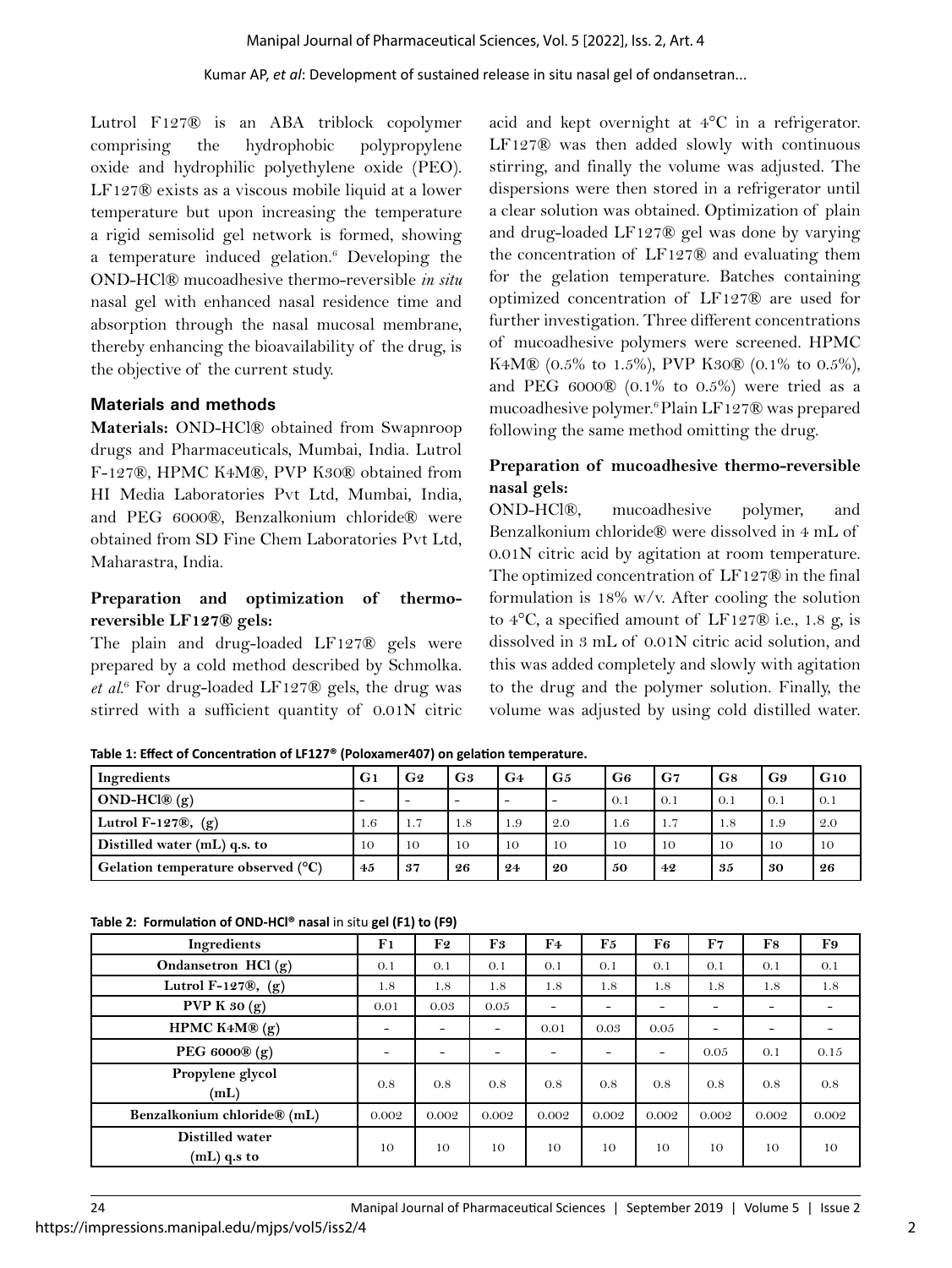The resulting dispersion was then kept at  $4^{\circ}$ C overnight until a clear transparent solution was formed.7,8 (Table 1 followed by Table 2)

## **Compatibility studies (FT-IR spectroscopic studies):**

Compatibility between the drug and polymer were studied by using FTIR spectrophotometer (JASCO 460+). Infrared spectra of all the ingredients used in the formulation are scanned individually. Also, the infrared spectrum of physical mixture drug and polymers are scanned between 4000 cm-1 to 400 cm-1.

Characteristic peaks of OND-HCl® are mentioned in the Table 3. These characteristic peaks are retained in the spectra of drug and physical mixture. Thus, after a perusal of Figure 3 to 7 and Table 3, it is clear that there is no interaction between the drug and polymers used.

| Figure         | <b>FTIR</b><br>Spectrum                                          | Peak<br>at wave<br>number<br>$\rm (cm^{-1})$                             | <b>Functional groups</b>                                                                                                    |
|----------------|------------------------------------------------------------------|--------------------------------------------------------------------------|-----------------------------------------------------------------------------------------------------------------------------|
| 3              | OND-<br>HCI@                                                     | 3407.6<br>3175.22<br>1637.27<br>1631.2<br>1458.89<br>1281.47             | -OH stretching<br>-CH Ar stretching<br>$>C=O$ stretching<br>$>C=C stretching-CH2 bending-CHs bending$                       |
| $\overline{4}$ | OND-<br>$HCI@ +$<br>Lutrol<br>$F-127®$ ,                         | 3402.6<br>3040.23<br>1637.27<br>1536.99<br>1466.6<br>1280.5              | -OH stretching<br>-CH Ar stretching<br>$>C=O$ stretching<br>$>C=C stretching-CHo bending-CHs bending$                       |
| 5              | OND-<br>$HCI@ +$<br>PVP K 30 <sub>®</sub>                        | 3412.42<br>3175.22<br>2948.63<br>1637.27<br>1581.2<br>1482.03<br>1281.47 | -OH stretching<br>-CH Ar stretching<br>-CH Ali stretching<br>$>C=O$ stretching<br>$>C=C stretching-CH2 bending-CHs bending$ |
| 6              | OND-<br>$HCI@ +$<br><b>HPMC</b><br>K <sub>4</sub> M <sub>®</sub> | 3417.24<br>3175.22<br>1638.23<br>1531.2<br>1479.13<br>1280.5             | -OH stretching<br>-CH Ar stretching<br>$>C=O$ stretching<br>$>C=C stretching-CH4 bending-CHs bending$                       |
| 7              | OND-<br>HCI@<br>$+$ PEG<br>6000®                                 | 3492.33<br>2697.93<br>1637.27<br>1536.99<br>1466.6<br>1280.5             | -OH stretching<br>-CH Ar stretching<br>$>C=O$ stretching<br>$>C=C stretching-CHo bending-CHs bending$                       |

## **Clarity**

The clarity of various formulations was determined by visual inspection under black and white background with letters on a contrast colour, and it was graded as follows: turbid, +; clear, ++; and very clear (glassy), +++**.** The solution is graded as clear when the view of the letters in the background is prominent, and the solution is graded as very clear when the view of the letters in the background is most prominent.

## **pH of formulation**

pH meter (Equiptronics, Model EQ-610), which was calibrated using solutions of pH 4.5 and 7, is used to measure the pH of all the formulations.9

## **Gelation temperature**

## **Visual observation method:**

2 mL of the formulation was taken in a test tube and immersed in a water bath in which the temperature was increased from the room temperature at a constant rate of 1°C every two minutes until the gel is formed. Then the test tube was tilted at an angle of 90° to observe the movement of the meniscus; if there is no movement of the meniscus, the gelation of the sample is confirmed.10

## **Gelation time:**

For assessing the gelation time, a glass slide was used. Provision was made to keep the slide in hot water for about 15-20 minutes for equilibrating temperature (37°C). One drop of the formulation was placed on the glass slide which was maintained at an angle of 120°, and the time taken for converting it into gel was recorded.<sup>7</sup> (Figure 1)



Figure 1: Photography taken during the measurement of gelation time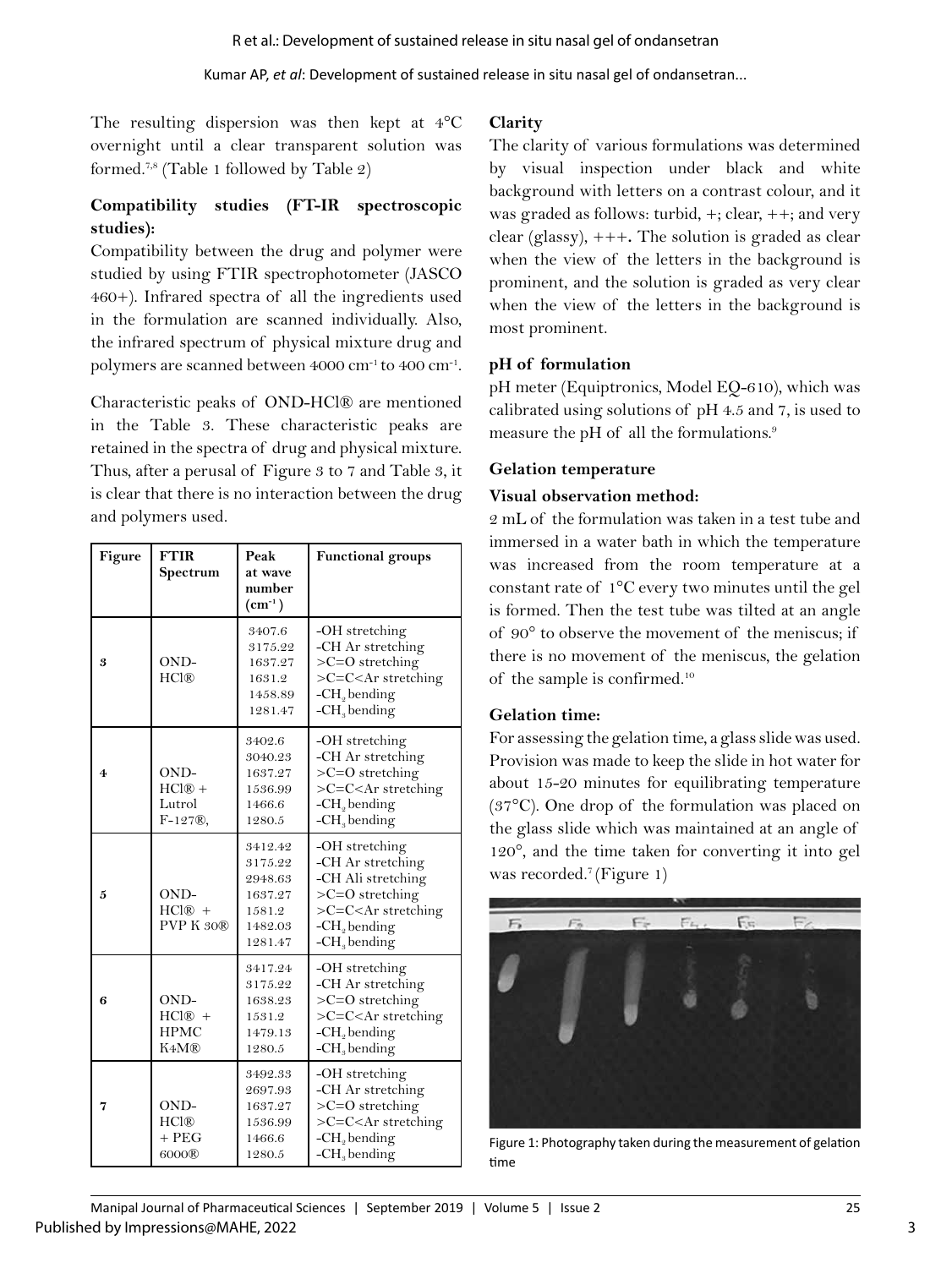**Viscosity measurement of the nasal** *in situ* **gel:**

Viscosity of the prepared formulations was measured by using Brookfield LVDV-E Viscometer using spindle RV/HA/HB/-1 at 25°C. The spindle was lowered perpendicularly into 50mL volume of gel, which was to be measured. The spindle is rotated at 50 rpm speed, and the viscosity of the preparation is measured.<sup>11</sup>



Figure 2: Modified chemical balance used for determination of mucoadhesive strength of formulation.

### **Determination of drug content:**

The drug content is determined by taking 1 mL of the formulation and 2 mL of methanol in a 100 mL volumetric flask, which contained a few mL of nasal simulated fluid in. It was stirred vigorously. Then, it was made up with nasal simulated fluid up to 100 mL. From the above solution, 10 mL was withdrawn and

further diluted to 100 mL with nasal simulated fluid. The absorbance of the above solution was measured at 248 m by using UV-Vis spectrophotometer (Shimadzu UV- 1800).<sup>12,13</sup>

## **Determination of mucoadhesive force:**

The mucoadhesive strength of each formulation was determined by measuring the force required to detach the formulation from a goat nasal mucosal tissue by using a modified chemical balance. A section of the nasal mucosa was cut from the goat's nasal cavity and the mucosal side was instantly fixed into each glass vial using a rubber band. The vials with nasal mucosa were stored at 37°C for 5 minutes. Then, the next vial with a section of mucosa was connected to the balance in an inverted position while the first vial was placed on a height-adjustable pan. A fixed amount of sample of each formulation was placed onto the nasal mucosa of the first vial. Then, the height of the second vial was adjusted so that mucosal surfaces of both vials come into an intimate contact. Two minutes contact time was given to ensure an intimate contact between the sample and tissues. Then, the weight was increased in the pan until the vials got detached. The bio adhesive force, expressed as the detachment stress in dyne/cm<sup>2</sup>, was determined from the minimal weights that detached the tissues from the surface of each formulation using the following equation. The nasal mucosa was changed for each measurement. (Figure 2)

Where, m =Weight required for detachment of two vials in gm

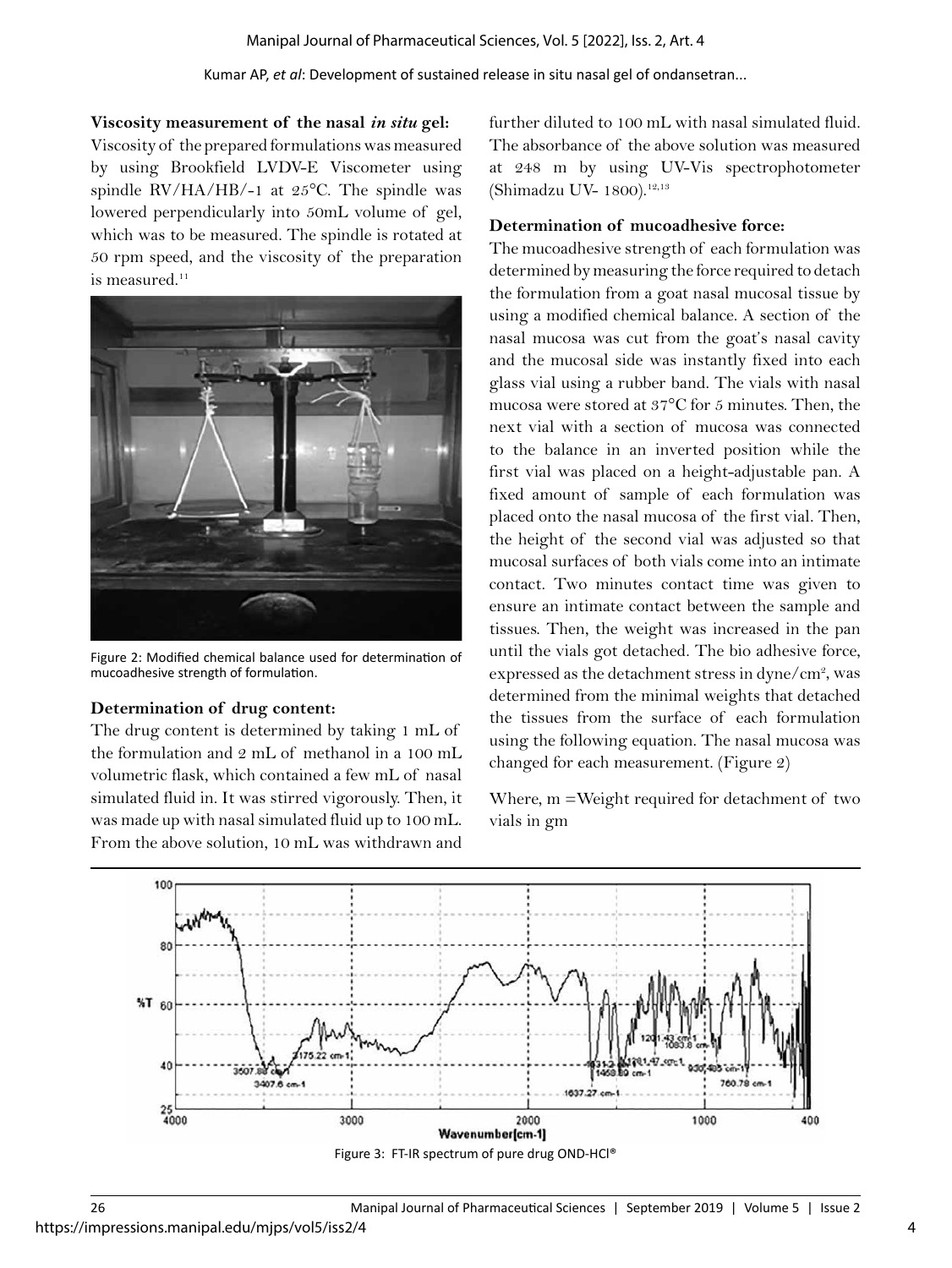Kumar AP, *et al*: Development of sustained release in situ nasal gel of ondansetran...

 $g =$  Acceleration due to gravity [980 cm/s<sup>2</sup>]

 $A = Area of$  tissue exposed

The nasal mucosa was changed for each measurement. (Figure 2)

## *In vitro* **drug diffusion studies:**

2 mL of the formulation was taken in a glass tube of diameter 2 cm and tightly covered with dialysis membrane (Hi-Media, pore size 2.4 nm). Then, the boiling tube was inverted and tied to the paddle of the USP type II dissolution apparatus. Nasal simulated fluid was taken as a dissolution medium. The paddle's height was adjusted as the dissolution medium taken was 250mL and maintained at a temperature of  $37 \pm 0.5$ °C, with the speed of 50 rpm.

2 mL of the sample was withdrawn at 1 hour intervals for up to 8 hours. A fresh medium is replaced to maintain the sink condition. The

samples are suitably diluted and analyzed by a UV spectrophotometer at 248 nm using nasal simulated fluid as a blank. The drug concentration is calculated by a calibration curve,

### **Results and discussion**

#### **FT-IR spectra**

FT-IR spectrum of the pure drug OND-HCl® is shown in Figure 3. FT-IR spectra of the physical mixture of the drug with different polymers like Lutrol F-127®, PVP K 30®, HPMC K4M®, PEG 6000® are shown in Figures 4 to 7. The characteristic peaks of the drug are observed in the spectra of mixture of the drug and the polymer. However, the intensity of the peaks are reduced, and this might be due to a very low concentration of the drug in the mixture. This indicates that there is no interaction between the drug and the polymer. (Table 3 and, Figures 3, 4, 5, 6 and 7)



Figure 5: FT-IR spectrum of pure drug OND-HCl® + PVP K 30®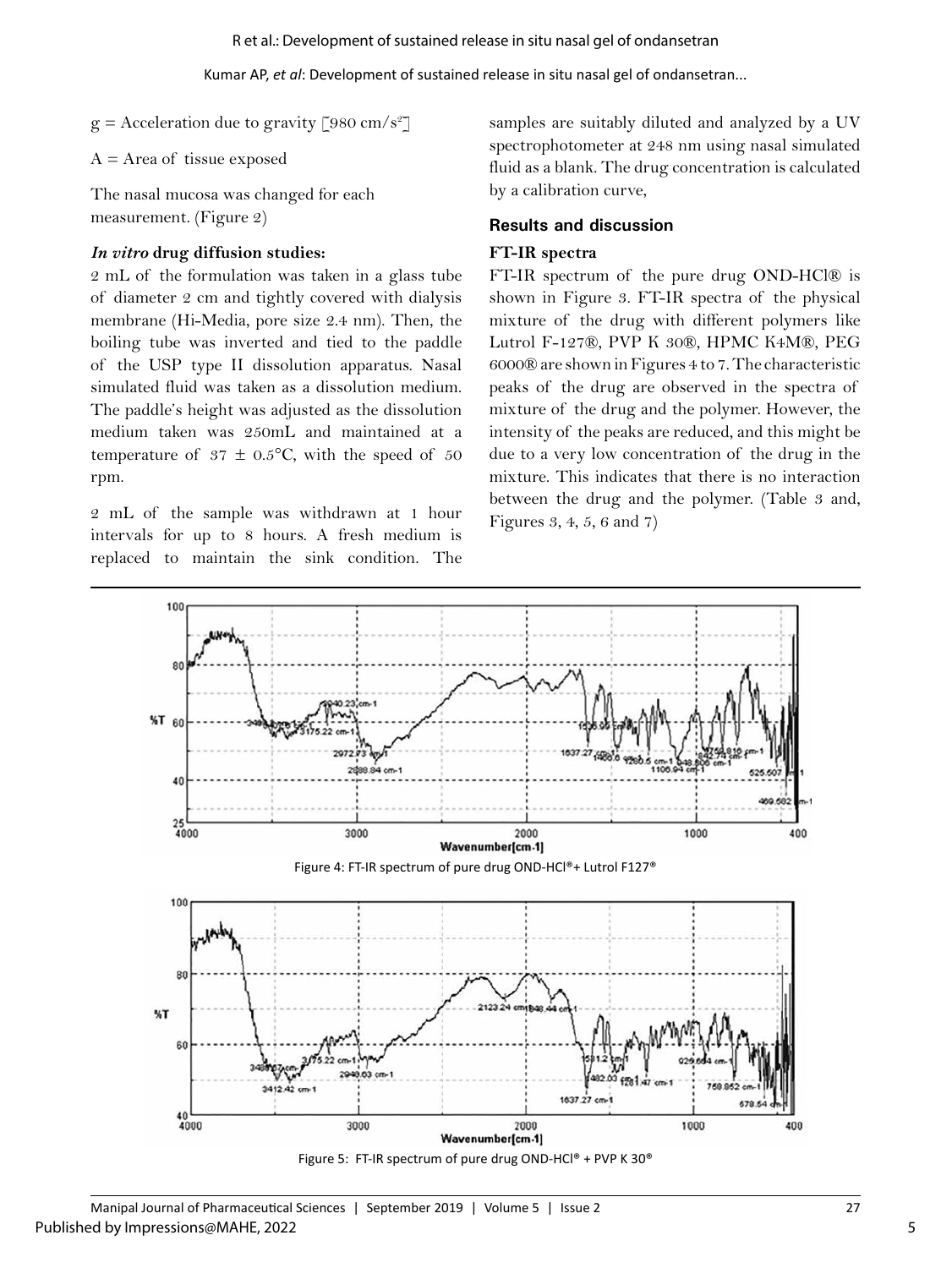## Manipal Journal of Pharmaceutical Sciences, Vol. 5 [2022], Iss. 2, Art. 4

#### Kumar AP, *et al*: Development of sustained release in situ nasal gel of ondansetran...

| Parameter                  | F <sub>1</sub> | F2     | F <sub>3</sub> | F <sub>4</sub> | F5     | F6     | F7      | F8      | F9      |
|----------------------------|----------------|--------|----------------|----------------|--------|--------|---------|---------|---------|
| Clarity                    | $+++$          | $+++$  | $+++$          | $+++$          | $+++$  | $+++$  | $+++$   | $+++$   | $+++$   |
| pH                         | 5.1            | 5.0    | 5.2            | 5.1            | 4.9    | 5.0    | 5.0     | 4.9     | 5.0     |
| <b>Gelling temperature</b> | 34             | 33     | 33             | 32             | 32     | 31     | 35      | 37      | 40      |
| $(^{\circ}C)$              |                |        |                |                |        |        |         |         |         |
| Gelling time (Sec)         | 6              | 11     | 14             | 6              | 6      |        | 13      | 14      | 1.5     |
| Drug content $(\%)$        | 98             | 99     | 99             | 95             | 96     | 98     | 97      | 95      | 98      |
| Muco-adhesive force        | 936.3          | 1248.4 | 1560.5         | 1248.4         | 1248.4 | 1560.5 | 2808.91 | 3121.01 | 3433.12 |
| (dyne/cm <sup>2</sup> )    |                |        |                |                |        |        |         |         |         |
| Viscosity (cps)            | 26.7           | 29.5   | 33.3           | 30.0           | 66.2   | 100.0  | 20.0    | 22.1    | 23.7    |

**Table 4: Characterization of OND-HCl® in situ nasal gel formulations.**

|  | Table 5: Percentage drug diffusion of OND-HCl® formulations prepared with three different polymers. |  |
|--|-----------------------------------------------------------------------------------------------------|--|
|  |                                                                                                     |  |

| <b>TIME</b><br>in hrs | Polymers used for preparation |                              |       |                |       |       |       |       |         |  |  |
|-----------------------|-------------------------------|------------------------------|-------|----------------|-------|-------|-------|-------|---------|--|--|
|                       | F1                            | F2                           | F3    | $\mathbf{F4}$  | F5    | F6    | F7    | F8    | F9      |  |  |
| 0.5                   | 13.33                         | 6.16                         | 6.9   | 9              | 6.62  | 6.5   | 11.12 | 9.5   | $8.5\,$ |  |  |
|                       | 30.44                         | 30.14                        | 27.02 | $\sqrt{25.07}$ | 15.38 | 12.80 | 22.08 | 21.95 | 16.31   |  |  |
| $\mathfrak{D}$        | 79.21                         | 65.14                        | 57.68 | 42.72          | 31.29 | 21.27 | 62.76 | 51.50 | 35.19   |  |  |
| 3                     | 98.80                         | 86.42                        | 82.39 | 58.11          | 51.35 | 32.82 | 69.41 | 68.26 | 47.97   |  |  |
| $4\epsilon$           | -                             | 99.95                        | 96.98 | 67.32          | 52.70 | 43.08 | 76.84 | 73.80 | 60.85   |  |  |
| 5                     | -                             | -                            | 99.03 | 76.60          | 69.06 | 52.17 | 89.38 | 78.69 | 65.08   |  |  |
| 6                     | -                             |                              |       | 83.45          | 71.70 | 61.33 | 89.54 | 79.96 | 70.59   |  |  |
| $\overline{7}$        | $\overline{\phantom{a}}$      | $\qquad \qquad \blacksquare$ |       | 86.60          | 73.09 | 66.81 | 91.33 | 80.55 | 73.64   |  |  |
| 8                     | -                             | -                            |       | 92.27          | 88.23 | 74.83 | 93.98 | 91.17 | 81.71   |  |  |

### **Preparation of nasal** *in situ* **gel**

Initially, we tried to prepare nasal *in situ* gel of ODN-HCL® by three methods i.e., by a pH induced method, an ion induced method, and by a temperature induced method. In the pH induced method, carbopol was selected as the gelling agent. While adding the drug solution into the carbopol solution, the drug started to solid out immediately, showing incompatibility.

With the ion induced method, gellan gum was used as a gelling agent during the mixing of the drug solution and gellan gum solution. Because of the ionic nature of the OND-HCl®, the precipitation occurred, showing incompatibility. So the ion induced method was also not suitable for the preparation of the OND-HCl® nasal *in situ* gel.

Whereas, in the case of the temperature induced method, using Lutrol F-127® as a thermo-reversible polymer turned out to be a suitable method for the preparation of OND-HCl® nasal *in situ* gel.

All the formulations were prepared using the ingredients given in Table 2 for the temperature induced method. The final volume of the formulation was adjusted with cold distilled water because the poloxamer 407 showed greater solubility at a lower temperature (5°C) when compared to room temperature. This is because poloxamer 407 forms an excessive hydrogen bonding between the water and its ethereal oxygen.<sup>8</sup>

## **Characterization of OND-HCl®** *in situ* **nasal gel formulations.**

All nine formulations of OND-HCl® *in situ* gel were found to be clear. The pH of the *in situ* gelling solution was found to be 4.9 to 5.2. The viscosity of *in situ* nasal gel formulation was in the following order: formulations with HPMC K4M®;  $>$  formulations with PVP  $K30\mathbb{R}$ ;  $>$  and formulation with PEG 6000®. Gelation temperature range suitable for nasal gel was 32–35 °C. As the concentration of the Lutrol F127 was increased, gelation temperature was decreased, as shown in Table 1. Gelation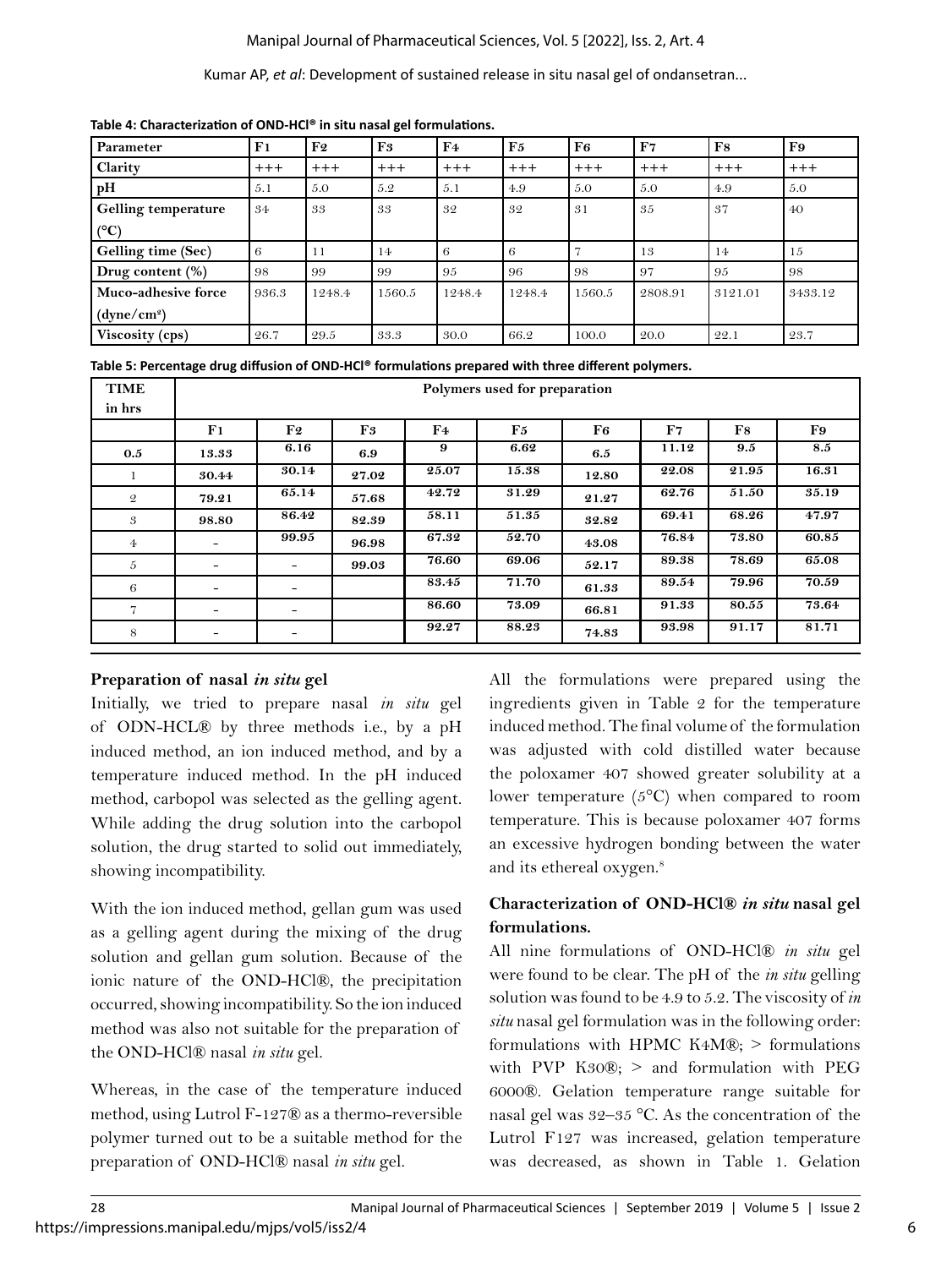Kumar AP, *et al*: Development of sustained release in situ nasal gel of ondansetran...



temperature of the prepared formulation (F1 to F9) was in the range of 31° to 40 °C. Gelation time of the prepared formulation was in the range of 6 to 15 seconds. The drug content was estimated for all the batches and it was found to be in the range of 95 – 99.98%, as shown in Table 4.

It shows that as the concentration of PVP K30®, HPMC K4 M and PEG 6000® increased, the mucoadhesive strength increased as well, as shown in Table 4. The mechanism of mucoadhesion can be attributed to the hydrogen bonding between the gel formulation and oligosaccharide chains of mucosal membrane (via carboxyl groups of PVP K30®, Hydroxyl group of PEG 6000®). The mucoadhesive force of the prepared formulation is in the range of 936.3 dyne/cm2 to 3433.12 dyne/cm2 . (Table 4)

### *In vitro* **drug diffusion study:**

Nine formulations of OND-HCl® nasal *in situ*  gels were prepared using three mucoadhesive polymers such as PVP K30®, HPMC K4M® and PEG 6000®. Each polymer was used at three different concentrations (0.1, 0.3 and 0.5% w/v). The percentage of the drug diffusion for all nine formulations is shown in Table 5, and the dissolution profiles are shown in Figures 8 to 10. Upon increasing the percentage of polymer, the drug diffusion was decreased. After 8 hours of diffusion studies, it was found that the formulation F7 diffusion has the maximum percentage of drug i.e,, 93.98%. Hence, the formulation was optimized (Table 5, and Figures 8, 9 and 10).

## **Conclusions**

In this study, sustained diffusion nasal *in situ* gels of OND-HCl® was prepared by thermo-reversible mechanism, using Lutrol F-127®, (polaxamer 407) as a gelling agent, and PVP K30®, HPMC K4 M and PEG 6000® as mucoadhesive polymers. It was found that an increase in the concentration in the polymeric ratio decreases the drug diffusion and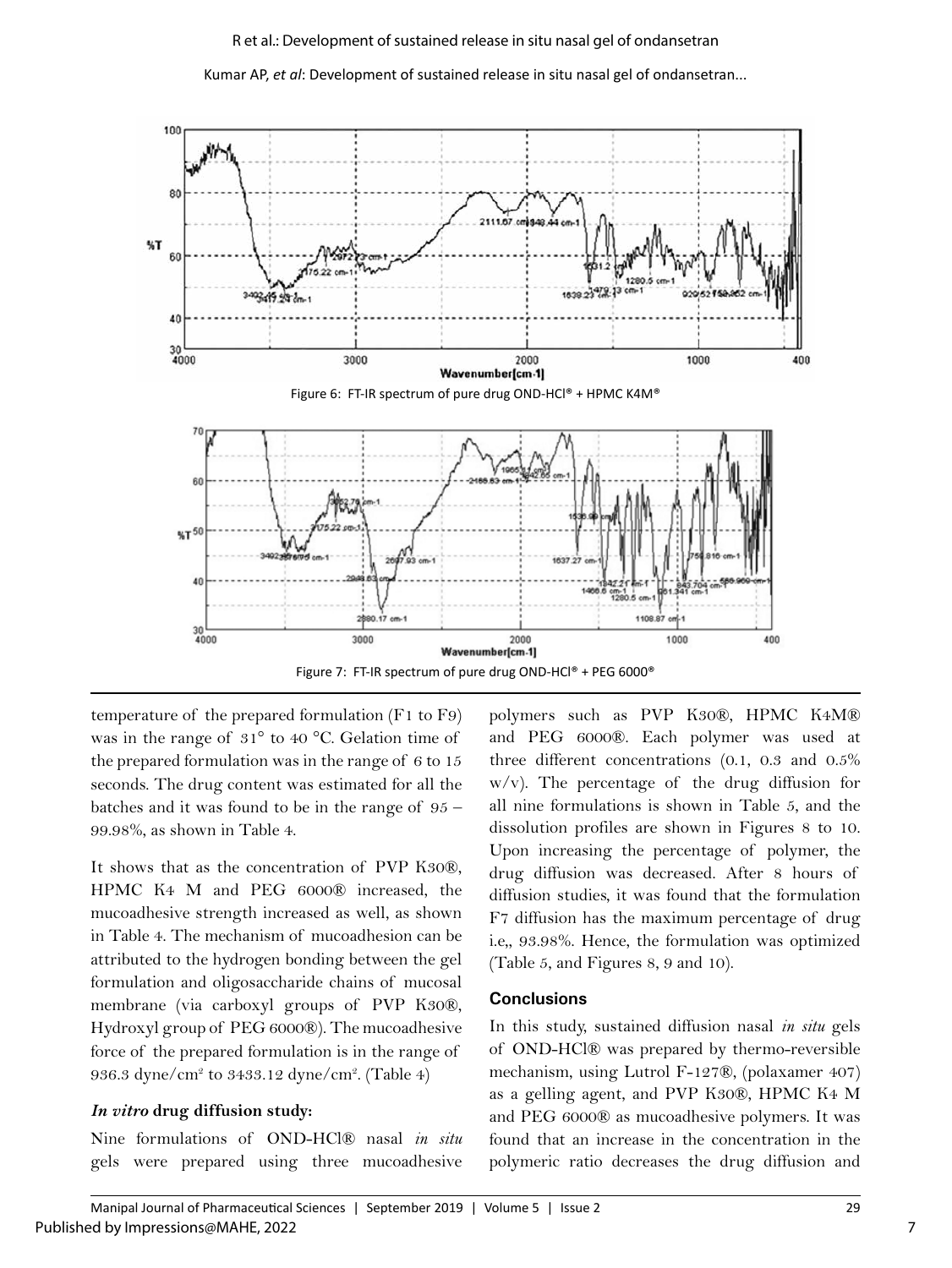was able to sustain for 8 hours. The formulation F7, containing 18% Lutrol F-127®, & 0.5% PEG 6000®, showed a good drug diffusion over a period of 8 hours. These entire formulations showed acceptable results for Viscosity, pH, drug content, gelling temperature, gelling time, mucoadhesive force, etc. Thus, formulation F-7 was found to be the most promising formulation on the basis of acceptable *in situ* gelling properties and drug diffusion studies.



Figure 8: In vitro drug diffusion profiles of F1- F3 formulation prepared with polymer PVP K30®.



Figure 9: In vitro drug diffusion profiles of F4- F6 formulations prepared with polymer HPMC K4M®.



Figure 10: In vitro drug diffusion profiles of F7- F9 formulations prepared with polymer PEG 6000®.

Among all the three methods, pH induced method and ion induced method were not suitable, especially for OND-HCl® due to incompatibility problems. The temperature induced method was able to produce *in situ* nasal gel of OND-HCl with the help of LF127® as a thermos-reversible polymer.

#### **References**

- 1. Anilkumar A, Gopala Krishna Murthy TE, Prameela RA. Formulation of ondansetron hydrochloride matrix Tablets with microenvironmental pH modifier for improved dissolution and bioavailability under hypochlorhydria. Asi J Pharm 2016;10(3):188- 96.
- 2. Hussein A. Intranasal drug delivery. Adv Drug Deliv Rev 1998;29:39–49.
- 3. Ugwoke MI, Verbeke N, Kinget R, Agu RU, Vanbilloen H, Baetens J. Scintigraphic evaluation in rabbits of nasal drug delivery system based on carbopol 971 P and carboxymethylcellulose. J Control Diffusion 2000;68:207–14.
- 4. Behl CR, Pimplaskar HK, Sileno AP, DeMeireles J, Romeo VD. Effects of physicochemical properties and other factors on systemic nasal drug delivery. Adv Drug Deliv Rev 1998;29: 89–116.
- 5. Shinde, JS. i*n situ* mucoadhesive nasal gels of metoclopramide hydrochloride: preformulation and formulation studies. J Pharm Res 2018;1(1):88–96.
- 6. Mandar J, Bhandwalkarl and Amelia MA. Thermo-reversible nasal *in situ* gel of venlafaxine hydrochloride: formulation, characterization, and pharmacodynamic evaluation. AAPS Pharm SciTech 2013;14(1):101-10.
- 7. Ashok K, Rajpoot, Hitesh K, Neelam J, Harish CV. Formulation and evaluation of mucoadhesive nasal *in situ* gel of diclofenac sodium. MIT Inter J Pharma Sci 2015;1(2):21-5.
- 8. Upendra CG, Praveen DC. Preformulation study of poloxomer 407 gels: effects of additives. International Journal of Pharmacy and Pharmaceutical Sciences 2014; 1(6): 130-3.
- 9. Vyshnavi V, Indira S, Prathima Srinivas. Formulation and evaluation of nasal niosomal *in situ* gels of loratadine. International Journal